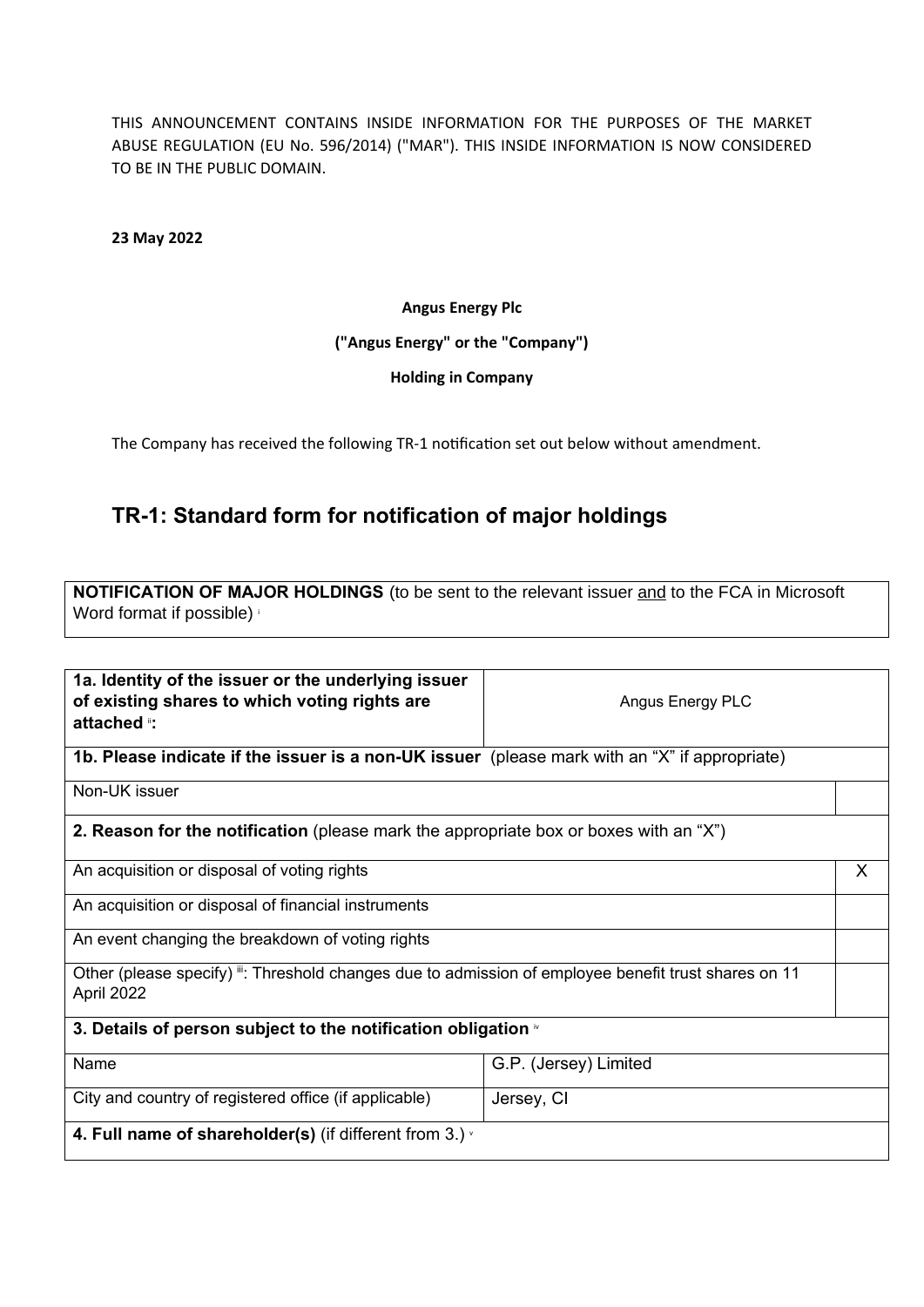| Name                                                                    |            |
|-------------------------------------------------------------------------|------------|
| City and country of registered office (if applicable)                   |            |
| 5. Date on which the threshold was crossed or<br>reached <sub>*</sub> : | 19/05/2022 |
| 6. Date on which issuer notified (DD/MM/YYYY):                          | 23/05/2022 |

# **7. Total positions of person(s) subject to the notification obligation**

|                                                                                    | % of voting rights<br>attached to shares<br>(total of 8. A) | % of voting rights<br>through financial<br>instruments<br>(total of 8.B $1 + 8.B 2$ ) | Total of both in %<br>$(8.A + 8.B)$ | Total number of<br>voting rights held<br>in issuer $(8.A +$<br>$8.B)$ vii |
|------------------------------------------------------------------------------------|-------------------------------------------------------------|---------------------------------------------------------------------------------------|-------------------------------------|---------------------------------------------------------------------------|
| Resulting situation<br>on the date on which<br>threshold was<br>crossed or reached | 0%                                                          | N/A                                                                                   | $0\%$                               | 0                                                                         |
| Position of previous<br>notification (if<br>applicable)                            | 153,284,788                                                 | 0                                                                                     | 12.08%                              | 153,284,788                                                               |

### **8. Notified details of the resulting situation on the date on which the threshold was crossed or reached** viii

| Class/type of<br>shares | Number of voting rights <sup>ix</sup> |            | % of voting rights |                 |
|-------------------------|---------------------------------------|------------|--------------------|-----------------|
|                         | <b>Direct</b>                         | Indirect   | <b>Direct</b>      | <b>Indirect</b> |
| ISIN code (if possible) | (DTR5.1)                              | (DTR5.2.1) | (DTR5.1)           | (DTR5.2.1)      |
| GB00BP41S218            | 0                                     | 0          | 0%                 | $0\%$           |
|                         |                                       |            |                    |                 |
|                         |                                       |            |                    |                 |
| <b>SUBTOTAL 8. A</b>    | 0                                     |            | 0%                 |                 |

| B 1: Financial Instruments according to DTR5.3.1R (1) (a) |                                    |                                          |                                                                                                        |                    |
|-----------------------------------------------------------|------------------------------------|------------------------------------------|--------------------------------------------------------------------------------------------------------|--------------------|
| <b>Type of financial</b><br>instrument                    | <b>Expiration</b><br>date $\times$ | Exercise/<br><b>Conversion Period xi</b> | <b>Number of voting rights</b><br>that may be acquired if<br>the instrument is<br>exercised/converted. | % of voting rights |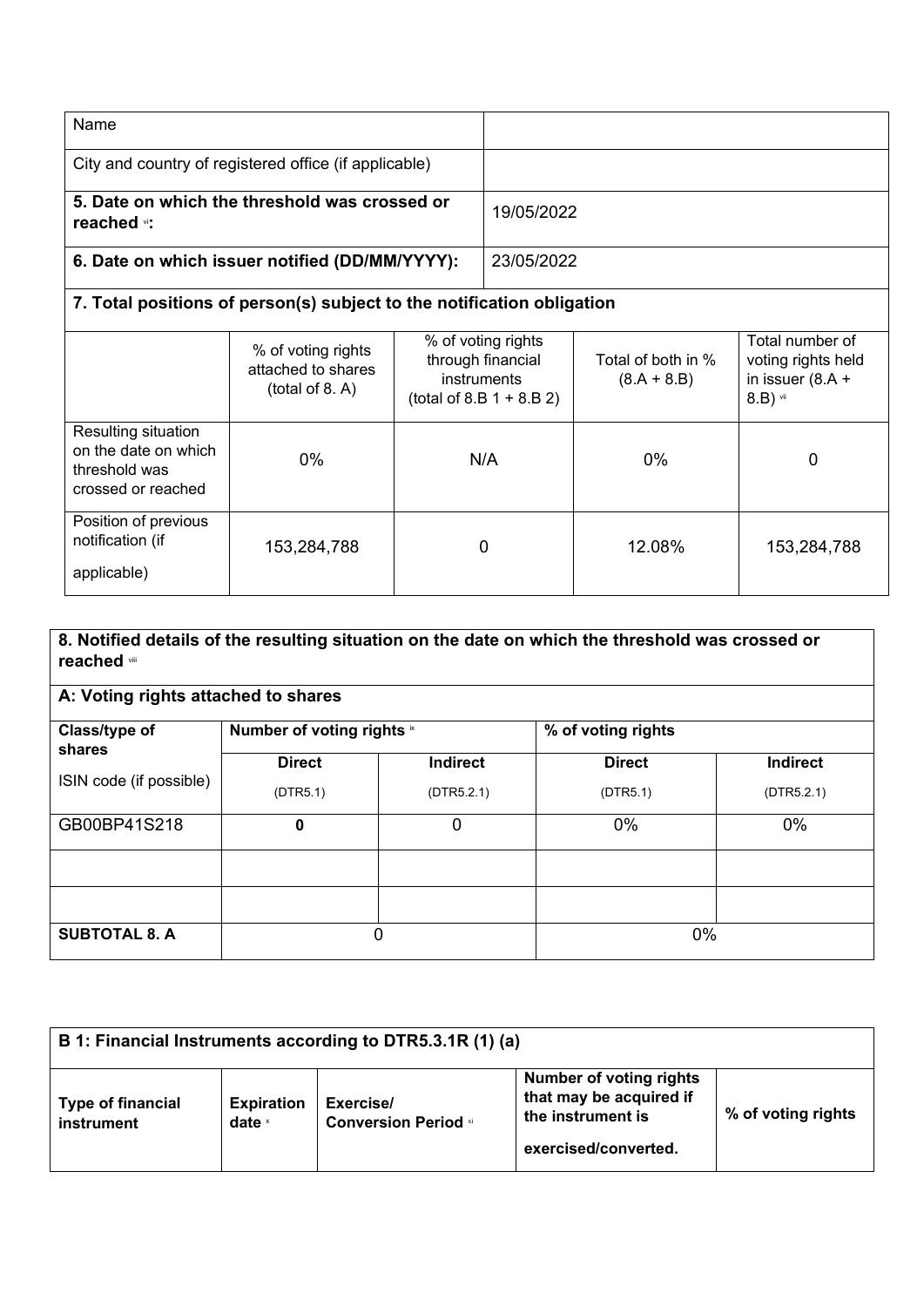|  | <b>SUBTOTAL 8. B 1</b> |  |
|--|------------------------|--|

|                                        |                               |                                             | B 2: Financial Instruments with similar economic effect according to DTR5.3.1R (1) (b) |                            |                    |
|----------------------------------------|-------------------------------|---------------------------------------------|----------------------------------------------------------------------------------------|----------------------------|--------------------|
| <b>Type of financial</b><br>instrument | <b>Expiration</b><br>date $x$ | Exercise/<br><b>Conversion</b><br>Period xi | <b>Physical or</b><br>cash<br><b>Settlement</b> xii                                    | Number of<br>voting rights | % of voting rights |
|                                        |                               |                                             |                                                                                        |                            |                    |
|                                        |                               |                                             |                                                                                        |                            |                    |
|                                        |                               |                                             |                                                                                        |                            |                    |
|                                        |                               |                                             | <b>SUBTOTAL</b><br>8.B.2                                                               |                            |                    |

| applicable box with an "X")                                                                                                                                                                                                                                  |                                                                                                                                                                                                                                                                                               | 9. Information in relation to the person subject to the notification obligation (please mark the |  |   |
|--------------------------------------------------------------------------------------------------------------------------------------------------------------------------------------------------------------------------------------------------------------|-----------------------------------------------------------------------------------------------------------------------------------------------------------------------------------------------------------------------------------------------------------------------------------------------|--------------------------------------------------------------------------------------------------|--|---|
| Person subject to the notification obligation is not controlled by any natural person or legal entity and does not<br>control any other undertaking(s) holding directly or indirectly an interest in the (underlying) issuer xill                            |                                                                                                                                                                                                                                                                                               |                                                                                                  |  |   |
| <b>Full chain of controlled undertakings through which the voting rights and/or the</b><br>financial instruments are effectively held starting with the ultimate controlling natural person or legal entity<br>(please add additional rows as necessary) xiv |                                                                                                                                                                                                                                                                                               |                                                                                                  |  | X |
| Name **                                                                                                                                                                                                                                                      | % of voting rights<br>Total of both if it<br>% of voting rights if it<br>through financial<br>equals or is higher<br>equals or is higher<br>instruments if it equals<br>than the notifiable<br>than the notifiable<br>or is higher than the<br>threshold<br>threshold<br>notifiable threshold |                                                                                                  |  |   |
|                                                                                                                                                                                                                                                              |                                                                                                                                                                                                                                                                                               |                                                                                                  |  |   |
|                                                                                                                                                                                                                                                              |                                                                                                                                                                                                                                                                                               |                                                                                                  |  |   |
|                                                                                                                                                                                                                                                              |                                                                                                                                                                                                                                                                                               |                                                                                                  |  |   |